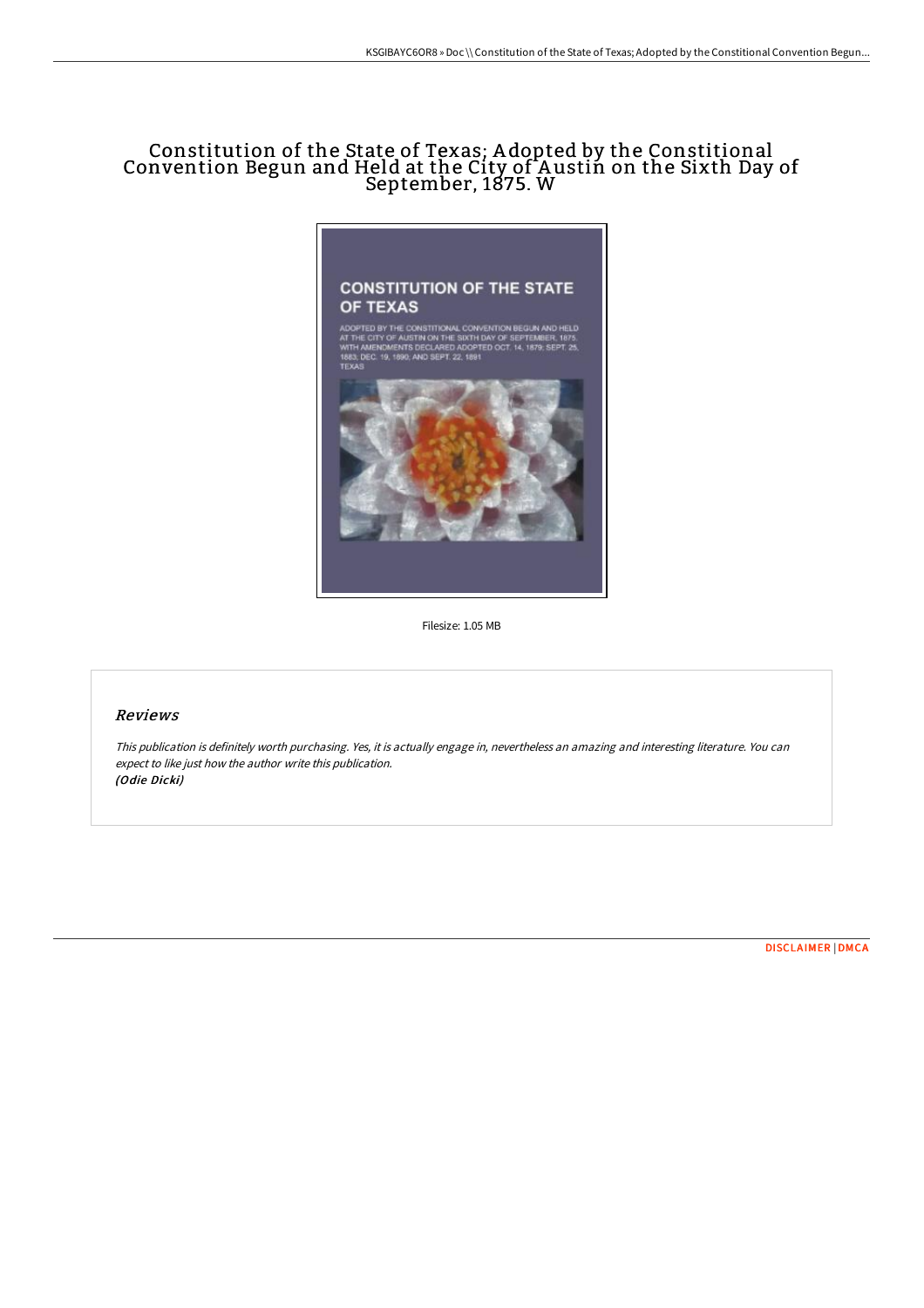#### CONSTITUTION OF THE STATE OF TEXAS; ADOPTED BY THE CONSTITIONAL CONVENTION BEGUN AND HELD AT THE CITY OF AUSTIN ON THE SIXTH DAY OF SEPTEMBER, 1875. W



To download Constitution of the State of Texas; Adopted by the Constitional Convention Begun and Held at the City of Austin on the Sixth Day of September, 1875. W PDF, make sure you refer to the web link beneath and save the document or get access to additional information which are highly relevant to CONSTITUTION OF THE STATE OF TEXAS; ADOPTED BY THE CONSTITIONAL CONVENTION BEGUN AND HELD AT THE CITY OF AUSTIN ON THE SIXTH DAY OF SEPTEMBER, 1875. W ebook.

Theclassics.Us, United States, 2013. Paperback. Book Condition: New. 246 x 189 mm. Language: English . Brand New Book \*\*\*\*\* Print on Demand \*\*\*\*\*.This historic book may have numerous typos and missing text. Purchasers can usually download a free scanned copy of the original book (without typos) from the publisher. Not indexed. Not illustrated. 1892 edition. Excerpt: .or corporations, shall be assessed for taxation and the taxes paid in the county where situated, but the legislature may, by a two-thirds vote, authorize the payment of taxes of non-residents of counties to be made at the office of the comptroller of public accounts. And all lands and other property not rendered for taxation by the owner thereof shall be assessed at its fair value by the proper officer. Sec. 12. All property subject to taxation in, and owned by residents of unorganized counties, shall be assessed and the taxes thereon paid in the counties to which such unorganized counties shall be attached for judicial purposes; and lands lying in and owned by non-residents of unorganized counties, and lands lying in the territory not laid off into counties, shall be assessed and the taxes thereon collected at the office of the comptroller of the state. Sec. 13. Provision shall be made by the first legislature for the speedy sale of a sufficient portion of all, lands and other property for the taxes due thereon, and every year thereafter for the sale of all lands and other property upon which the taxes have not been paid, and the deed of conveyance to the purchaser for all lands and other property thus sold shall be held to vest a good and perfect title in the purchaser thereof, subject to be impeached only for actual fraud; provided, that the former owner shall, within two years from...

 $\mathbb{R}$ Read [Constitution](http://digilib.live/constitution-of-the-state-of-texas-adopted-by-th.html) of the State of Texas; Adopted by the Constitional Convention Begun and Held at the City of Austin on the Sixth Day of September, 1875. W Online Download PDF [Constitution](http://digilib.live/constitution-of-the-state-of-texas-adopted-by-th.html) of the State of Texas; Adopted by the Constitional Convention Begun and Held at the City of Austin on the Sixth Day of September, 1875. W